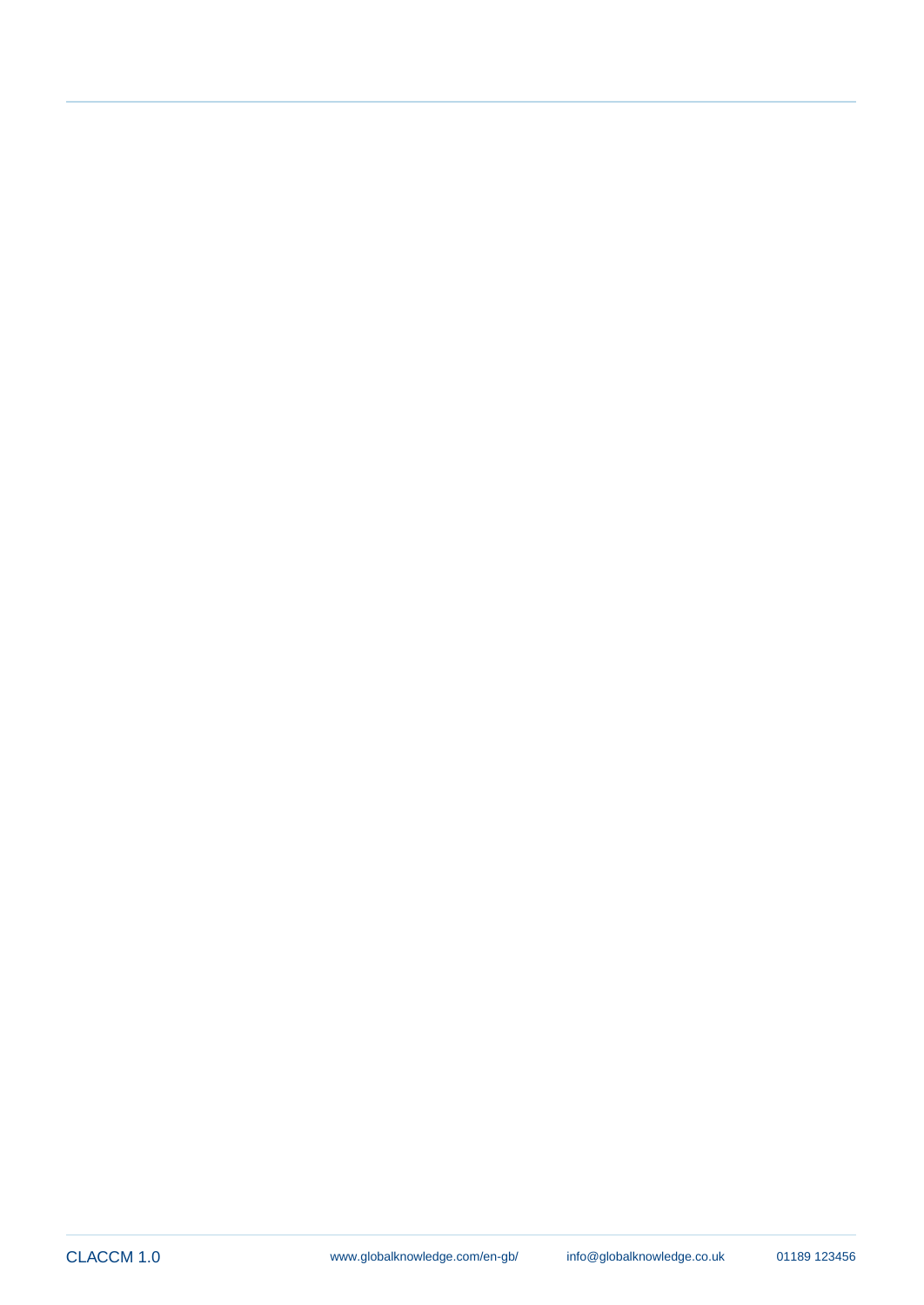## Content:

Analyzing and Troubleshooting Signaling and Configuring and Troubleshooting Cisco Implementing URI Calling in Cisco Unified Media Protocols **Network Communications Manager** Unified CM Unified Mobility **Communications Manager** 

- 
- 
- 
- **SIP and H.323 Troubleshooting Tools Contact Contact Contact Contact Call-Routing Process**

Implementing Cisco Unified Communications Cisco Unified CM Unified Mobility COM Call Routing Considerations Manager Supplemental Services Troubleshooting

- 
- 
- 
- 

Implementing Call Coverage in Cisco Unified Endpoint Addressing and Call Routing in Troubleshooting Communications Manager Cisco Unified Communications Manager CAC Troubleshooting

- Overview of Call Coverage in Cisco Unified Calling Privileges and Toll-Fraud Examining Global Dial Plan Replication Communications Manager **Prevention in Cisco Unified** Prevention in Cisco Unified
- 
- 

Configuring and Troubleshooting Cisco Unified Paging Call Routing with GDPR Communications Manager Device Mobility **PSTN Backup PSTN Backup** 

- 
- Device Mobility Characteristics **Device Act Arizon Coverview of Multisite Dial Plans** Unified Border Element
- 
- 

Configuring and Troubleshooting Cisco Unified Localization During Call Egress Explore Advanced Cisco Unified Border Communications Manager Extension Mobility Calls that involve Non-DID Endpoints Element Dial-Peer Features

- **Issues with Roaming Users Class of Service in Globalized Call and SDP Manipulation**
- Extension Mobility Characteristics **and Media Bindings** and Media Bindings
- Cisco Unified Communications Manager | Implementing Remote Site Survivability | Cisco Unified Border Element Extension Mobility Components and the Line Troubleshooting in the Troubleshooting in Troubleshooting
- Extension Mobility Considerations **Cisco Unified SRST** Labs:
- **Cisco Unified Communications Manager Reachability Within the Remote Site and lines**

**ISSUE Review ISSUES ARE ISSUES WITH Multiple Devices ISSUES AND INCOLLERATION** Overview

line line line

- **H.323 Review Cisco Unified CM Mobility Overview Circle Directory URIs in Cisco Unified CM Mobility Overview** SIP and H.323 Trunking Considerations **CISC** Cisco Unified CM Unified Mobility Communications Manager
	- Cisco Unified CM Mobility Considerations  $\Box$  SIP Route Patterns and SIP Trunks
	-

**Inplementing Cisco Unified Communications Communications Manager Deployments** Call Park Indian Pennets and Manager Deployments **Call Pickup Manager Express Manager Express** 

- Time-of-Day Routing Cisco Unified Communications Manager Calling-Party Presentation Troubleshooting
	- Express
	-
- **Call Hunting Communication Manager Express** GDPR Overview
	-
	-
	-

Implementing Globalized Call Routing

- 
- Device Mobility Operation Globalized Call Routing Overview
	-
	-
	-
	-
	-
	-

- Cisco Unified Communications Manager **Overview of Remote Site Survivability** 
	-
	-
	- Survivability of MGCP Gateways Using Troubleshoot SIP and Media Protocols

Unified Communications Manager **in Cisco Unified Communications Manager** 

- 
- 
- Locally Configured Locations Manager Extension Mobility
- 
- Denied by CAC Mobility
- **PSTN Backup for Intercluster Calls** Configure Cisco Unified Mobility

- 
- 
- 
- 
- 

Troubleshooting Multisite Cisco Unified

- Meet-Me Conferences line Call Routing Troubleshooting line Call Routing Troubleshooting line Call Routing Troubleshooting
	-
	- Express Overview **Express** Overview **Express Device Selection and SIP Trunk** 
		-

- 
- **Call Queuing Call Characteristics Hunt Groups ILS Characteristics** 
	- GDPR Components
		-
		-

**Issues with Roaming Devices** and Troubleshooting Cisco line Configuring and Troubleshooting Cisco **Intervalse Configuring Act 2016** 

- Device Mobility Considerations Globalized Call-Routing Number Formats Gloverview of Cisco Unified Border Element
	- Globalization of Localized Call Ingress **Cisco Unified Border Element Call Routing** 
		-
	- **IFLAO, Including Local PSTN Backup** Cisco Unified Border Element SIP Header
- Cisco Unified Communications Manager Routing Deployments Cisco Unified Border Element Signaling
	-

- Extension Mobility Troubleshooting. The Cutside Analyze SIP, H.323, and Media Protocols
	-
	- **IMGCP Fallback Implement Cisco Unified Communications** Manager Supplemental Services
	- Implementing Call Admission Control in Cisco **II Implement Call Hunting and Call Queueing** 
		- **Configure Device Mobility**
	- CAC Overview Troubleshoot Cisco Unified **Location CAC Within a Cluster Communications Manager Device Mobility**
	- Location CAC for Off-Cluster Calls Using | Configure Cisco Unified Communications
	- Intercluster Location CAC Troubleshoot Cisco Unified **PSTN Backup for Intracluster Calls** Communications Manager Extension
		-
		- Denied by CAC **Troubleshoot Cisco Unified Mobility** 
			- **Implement Endpoints in Cisco Unified** Communications Manager Express
			- **Implement Endpoint Addressing and Call** Routing in Cisco Unified Communications